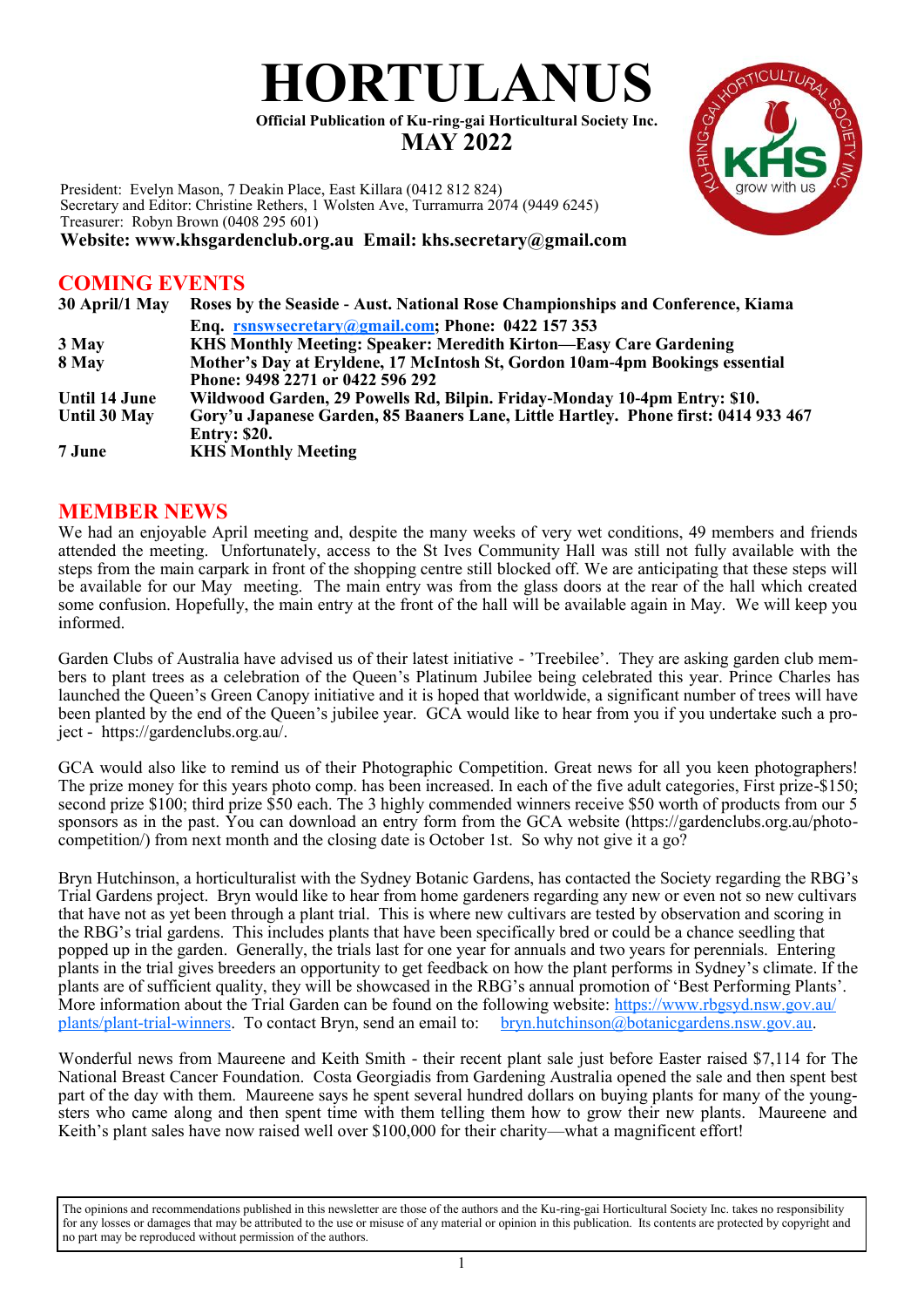Don't forget to have a look at our Facebook page which continues to have some interesting postings. We now have 52 contributors and it has proved very useful in answering questions such as finding out plant names and helping members with problems with their gardens. Remember that this is a private group and can only be accessed by members of our Society so nothing of what you post is distributed to the public at large. [https://www.facebook.com/](https://www.facebook.com/groups/2273344029640713) [groups/2273344029640713.](https://www.facebook.com/groups/2273344029640713)

# **APRIL SHOW BENCH**

Again this month with a reduced number of people attending, the number of Show Bench exhibits was somewhat reduced also. However, there were some very lovely exhibits, especially among the dahlias and the roses and also the natives. In the potted plant section there was a very large pot of the Australian native hoya, Hoya australis, very much in flower. The Vegie section has some very nice citrus including a dish of Finger Limes, an Australian native citrus plant with a large number of thorny spikes. Although basically a sub-tropical plant, it will grow and fruit quite well in Sydney and will grow quite happily in a pot if needs be. The Decorative section caused some mirth in the 'Challenge with Foliage' category when one exhibitor chose to use a leaf to cover the more sensitive parts of several picture of nude males.

## **OUTINGS**

The trip to the Southern Highlands was the first for over a year for the Society due to Covid-19 restrictions and for



the 40 travellers, provided a very welcome break away from the usual routine. The first stop was at the Southern Highlands Botanical Gardens Plant Fair where some quite serious retail therapy was undertaken. Next was morning tea at the Corbett Gardens where we had to seek the shelter of the bandstand for our morning tea to escape some light rain. We then visited three gardens, the first being described as a 'town' garden with some lovely garden rooms and even some early bulbs in flower. After lunch in a local park we proceeded to the largest of the three gardens and were very impressed with the most attractive landscaping, interesting trees and shrubs and wonderful views over the surrounding countryside. Our last garden was again quite large, very well laid out by the previous owner who by co-incidence was a friend of one of our travellers. We were very im-

pressed with the wonderful trees, especially a very large Cupressus macrocarpa pendula. Thanks has to go to our coach driver, Peter, who did a very good job of negotiating some very tight corners and pot-holed roads.

#### **RAFFLE**

The raffle prize table this month was rather lean. Members are encouraged to bring along prizes which could be a nice plant they have propagated, a book, an item of garden equipment, etc. As it was, there was a big bag of springflowering bulbs supplied by the Society plus two plants donated by a member, a very nice coloured Coleus and a Thai Ginger (Globba winitii).

#### **GARDEN TABLE**

The Garden Table had a fairly wide range of different plants for sale including some Stapelias, Iresine, Coleus and some Gaura seedlings. Don't forget to bring along plants you have propagated or any surplus plants or cuttings from your garden. Sometimes you will find some real treasures on the Garden Table so make sure you check it out. Funds from the sale of these plants goes to help your Society.

#### **APRIL MAIN SPEAKER**



The main speaker for our April meeting was Dr Taylor Harrison from the Active Seniors Health Centre in Gordon. Dr Harrison spoke to us about the benefit of exercise for maintaining strength and flexibility, especially for gardeners. He explained that with exercise, if a person has not done any for a while, slow and steady is the way to go. He then showed us some exercises starting with the feet and explained just how important they are for maintaining good balance. For example, one exercise is simply moving one's foot in a circular motion while sitting. Calf muscles can be strengthen by moving up and down on one's toes. The number of repetitions should start at 10-12 times, twice a week. In general, strength exercises should be done twice a week but balance exercises can be done everyday. For strengthening thigh muscles, Taylor recommended some squats - lowering yourself slowly onto a chair with hands held in front. For a stiff back, he recommended swinging your legs backwards and forwards as well as across the body for about 20 second. Spinal flexibility can be helped by bending forwards, backwards and

from side to side. Head movement can follow the same pattern. For hands lacking grip strength, Taylor suggested wringing out a towel. For hand flexibility he suggested spreading out the fingers—pushing them apart and then together again as well as making a fist and then opening the hand. During the talk Taylor had the audience try some of the exercises and was very happy when many of the members joined in.

More information can be found on the Active Seniors' website: https://www.activeseniors.net.au/gordon-centre-1/.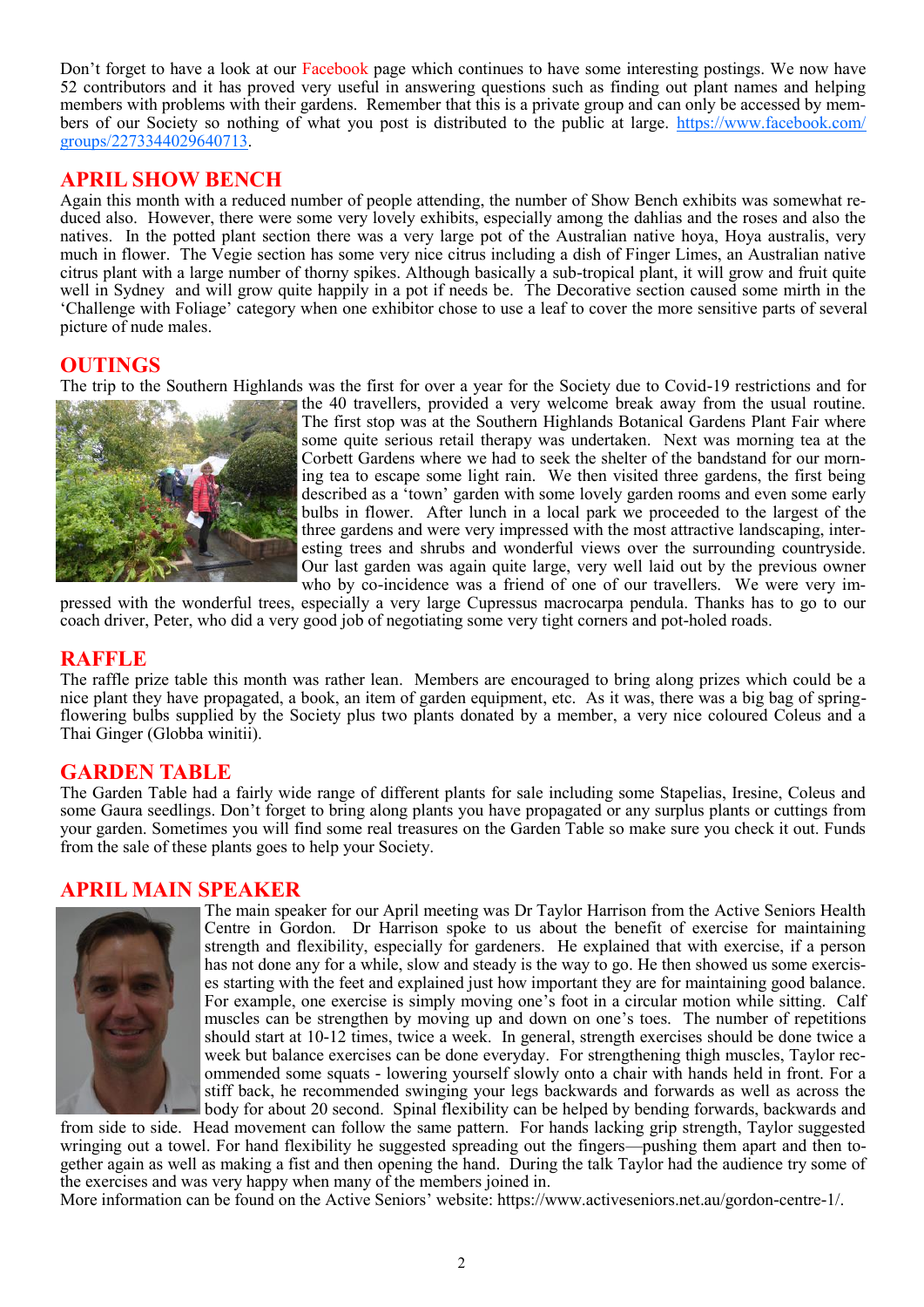**Main Speaker May:** Over the past 25 years Meredith Kirton has demonstrated her lifelong commitment to gardening and horticulture in a varied career that has included writing, teaching, consulting, retail, guiding garden tours and designing as well as speaking at various events across Australia. She will be speaking at this meeting about Easy Care Gardening and how our members may be able to be involved.

### **APRIL MEMBER SPEAKERS**

The member speakers for this meeting were Nancy Shaw and Christine Rethers. They were speaking about the best ways of coping with our very water-logged gardens after the unprecedented amount of rain that fell in the Sydney area during March (over 700 ml in most areas of our northern suburbs). As Nancy explained, healthy soils allow for oxygen to exist in the spaces between the particles of soil. During periods of heavy rain, the spaces are compacted and there are not enough air pockets which results in a limited oxygen supply to plants and quite a number of them will not survive. In addition, the humid atmosphere and constant wet can cause fungal diseases, both on leaves and in the soil, to flourish.

Some solutions: Nancy suggest that when the rain had eased, doing a good clean-up of the garden, removing dead plants and decaying leaves as well any soil that had banked up against plants. This will allow more airflow through the garden. When the weather allows, applying an organic fungicide such as Eco Fungicide can prevent fungal spores from spreading.

Another important thing is to check the drainage throughout the garden, clean out blocked drains and if necessary, build drainage trenches to get water away from low-lying parts of the garden. As heavy rainfall leaches out fertiliser in the soil, a fresh application of this may be necessary. This has the added benefit of giving your remaining plants a boost to help them to recover from the inundation. Keep an eye on trees in the garden, especially if it becomes windy, as the deluge will have weakened their root support in some cases. Some smaller trees will benefit from being staked until they are able to re-establish themselves. When the soil has dried out, it is a good time to apply a layer of good mulch all over the garden.

It is interesting to note that the main casualties are mostly with plants from drier climates such as the Mediterranean and Mexico. These plants include the lavenders, euphorbia, salvias, stachys, lychnis, and irises. The survivors have been plants from humid subtropical areas of the world and include bromeliads, begonias, impatiens, coleus, cannas and the like.

Both Nancy and Christine recommend holding off replacing lost plants until the soil had had a chance to dry out sufficiently. Christine suggested that even bulbs could wait for better soil conditions so as to prevent any chance of them rotting in soils that are still too wet.

**Member Speaker May:** Bob Ballinger will take us to Norfolk Island on a trip that he and his wife did recently.

# **IN THE VEGIE PATCH IN MAY by Christine Rethers**

Hopefully you have got all your seedlings into the ground by now. If, like me, you got them in early and they have rotted off in the huge rainfall that we have been experiencing, it is not too late to get down to the nursery and pick up some nice seedlings to replace the ones you have lost. Look for seedlings that are not too big and leggy—these have been sitting around for too long and have lost a lot of their vigour. Now is the time to give your plants a good liquid feed and keep this up about every two weeks. The soils are still quite warm and they should grow strongly for the next month or two. You can sow broad beans either now or at the end of winter. I prefer to put them in now even though you will not be harvesting them until at least September or October. By the time spring comes they are already at least waist high and ready to go ahead when the warmer weather comes. Sometimes those planted in early spring do not crop as well if the very warm weather comes early.



Have you tried growing globe artichokes? They need a bit of space but you can buy advanced seedlings in the nursery and with a bit of luck you may get an artichoke or two to harvest round about late spring even from young plants. Just plant them about 90cm apart in well-manured soil and they should rocket ahead. Don't leave it too late to harvest the heads as the younger heads are much nicer to eat than older ones. If you haven't cooked them before, they should just be put in a saucepan of cold water, brought to the boil and simmered for about 15mins. They are done when a knife into the stem end goes in easily. Serve them with mayonnaise or a vinaigrette dressing or look up a recipe for how to use them in other ways.

## **GROWING SWEET POTATOES by Maureene Smith**

Have you ever thought of growing sweet potato? They are very slow growing, like many root vegetables, but generally give a healthy crop that makes it worthwhile. I had put off growing them after my first attempt, when they ran rampant over the vegetable patch. It was like the 'Day of the Triffids', the more mature of you will probably remember that book by John Wyndham. However, once I adopted the container method, I have grown them happily ever since.

I grow mine in a small plastic garbage bin, but any reasonable sized container will do as long as you can put drainage holes in the bottom. Because they take so long to mature, now is not too early to begin. To grow the slips (the small plants used), you need a medium size sweet potato or two or three depending on the size of the crop you want. Suspend it, blunt end down, in a glass of water. The best way to do this is to stick 3 small toothpicks into the potato, located so that the bottom two thirds of the potato is suspended in water. Change this water every couple of days.